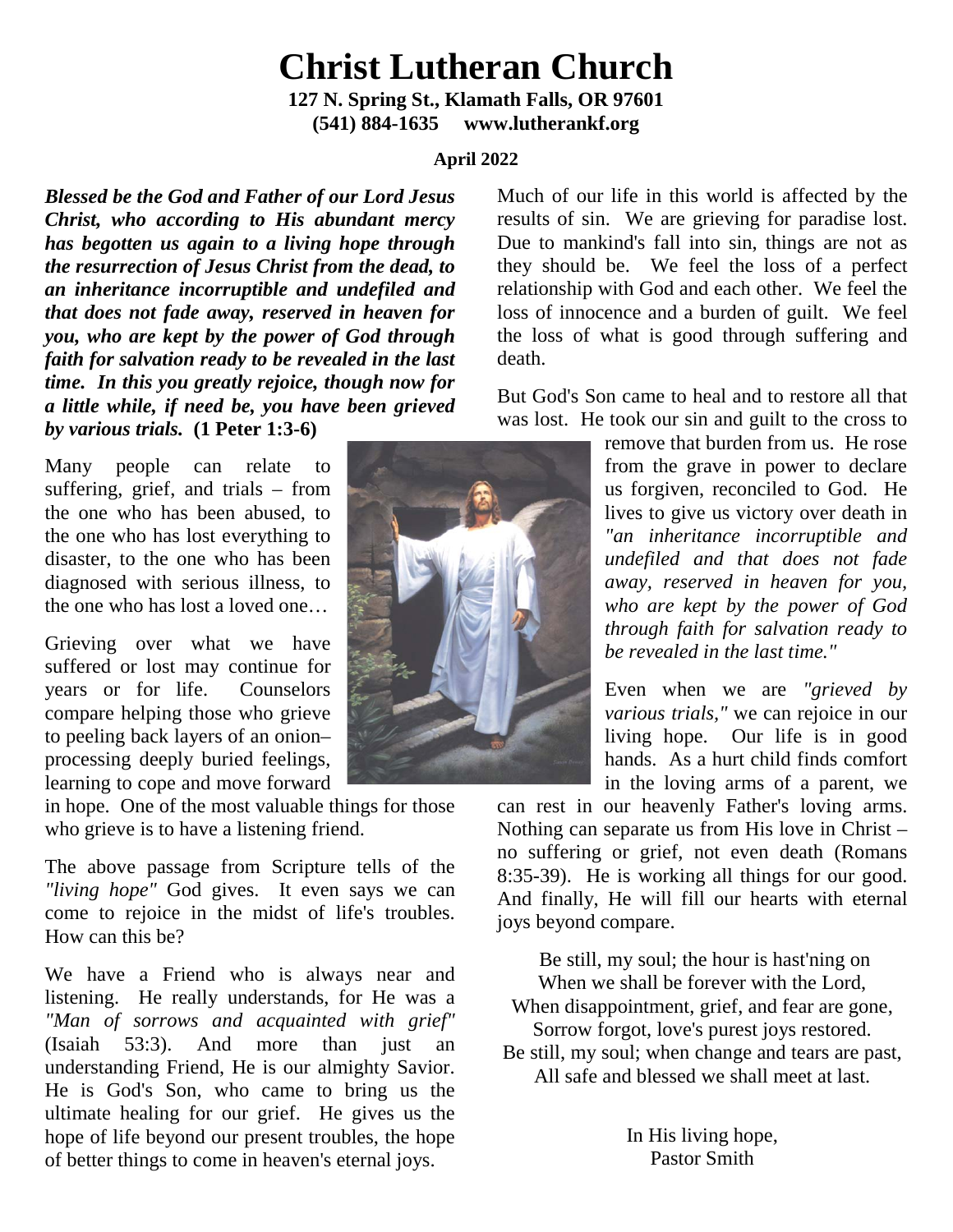



PRESENTING EVIDENCE **CRITIQUING WORLDVIEWS FORTIFYING BELIEVERS ENGAGING UNBELIEVERS** 

# **4 Questions about Jesus to Answer This Easter**

*April 2022*

# **1. Did Jesus really exist?**

Some people claim that Jesus never existed. They say He was just a legend or a myth.

That sort of broad denial really doesn't make sense. People might try to dismiss the entire Bible as just a book of old myths, but in fact the same ancient historians who tell us about the Roman emperors also mention Jesus. So, anyone who thinks Julius Caesar was real should admit that Jesus was real, too.

### **2. Was Jesus really crucified?**

According to the Bible, Jesus was crucified under the Roman governor Pontius Pilate. All four of the Gospels say so. Several of the epistles in the New Testament refer back to the same event. In the Old Testament, the prophet Isaiah foretold that Jesus would suffer a gruesome death. (Isaiah 53)

Again, even people who wish to dismiss the Bible as a fairy tale still have every reason to accept the fact that Jesus was crucified. Archaeologists have found an inscription bearing the name "Pontius Pilate" and dating to the first century. The Jewish historian Josephus, writing in A.D. 93, stated that Jesus was crucified under Pontius Pilate. The Roman historian Tacitus, writing in A.D. 116, said the same thing. Although these two writers were neither Christians nor supporters of Christians, they both agreed that Jesus really died.

### **3. Did Jesus also rise from the dead?**

As for what happened after Jesus died, the Bible and other ancient records point in the same direction: toward an empty tomb and eyewitness testimony that Jesus had been observed alive after He died on the cross.

Josephus and the Roman historians did not necessarily themselves believe that Jesus had risen from the dead, but they did acknowledge that something unusual had occurred, with Josephus suggesting that eyewitness reports of the resurrection had stirred up quite a lot of controversy.

The Bible reports that Jesus came back to life, appearing to over 500 people in a forty-day span. (1 Corinthians 15:3–8) He was not merely a vision that they had, or a disembodied ghost haunting the earth. Rather, He spoke with them, He cooked for them, He ate with them, and they saw and heard and even touched Ηim. (Matthew 28, Mark 16, Luke 24, John 20–21, Acts 1)

A Jewish leader named Paul, who at first persecuted the Christians, later saw Jesus and had a complete change of life. (Acts 9) Paul became the leading Christian missionary in the Roman empire and wrote about half the New Testament! So convinced was Paul that Jesus truly had risen from the dead, he would ultimately suffer a martyr's death rather than renounce his faith. The same was true for many others in the early church.

#### **4. What difference does the resurrection of Jesus make for me?**

*Knowing* the fact of the resurrection is one thing, but the Christian faith is above all about *trusting* in Jesus. Through faith, a believer relies upon Jesus. To be a Christian means to rely upon Jesus, to trust in Jesus, for one's deepest need.

What is that need? Forgiveness from God. Reconciliation with the One who made us. Our hearts have turned against God. Our thoughts and our actions have failed to love our neighbor, and also failed to love God. For these sins, we deserve death not just death of the body, but an eternal death beyond the grave, in hell.

The reason Jesus lived was so that Ηe could live in your place—loving God the Father and loving His neighbors perfectly.

The reason Jesus died was so that Ηe could die in your place—suffering the punishment that you deserve so that you don't have to suffer it.

The reason Jesus rose was so that you, too, may have eternal life with Him.

That's what Easter is about. It's a fact that Jesus loves you. In faith, cling to Him.

*Dr. Ryan C. MacPherson is the director of the Center for Apologetics and Worldviews, and professor of history, philosophy, and legal studies at Bethany Lutheran College*

**Learn More:** *www.els.org/apologetics*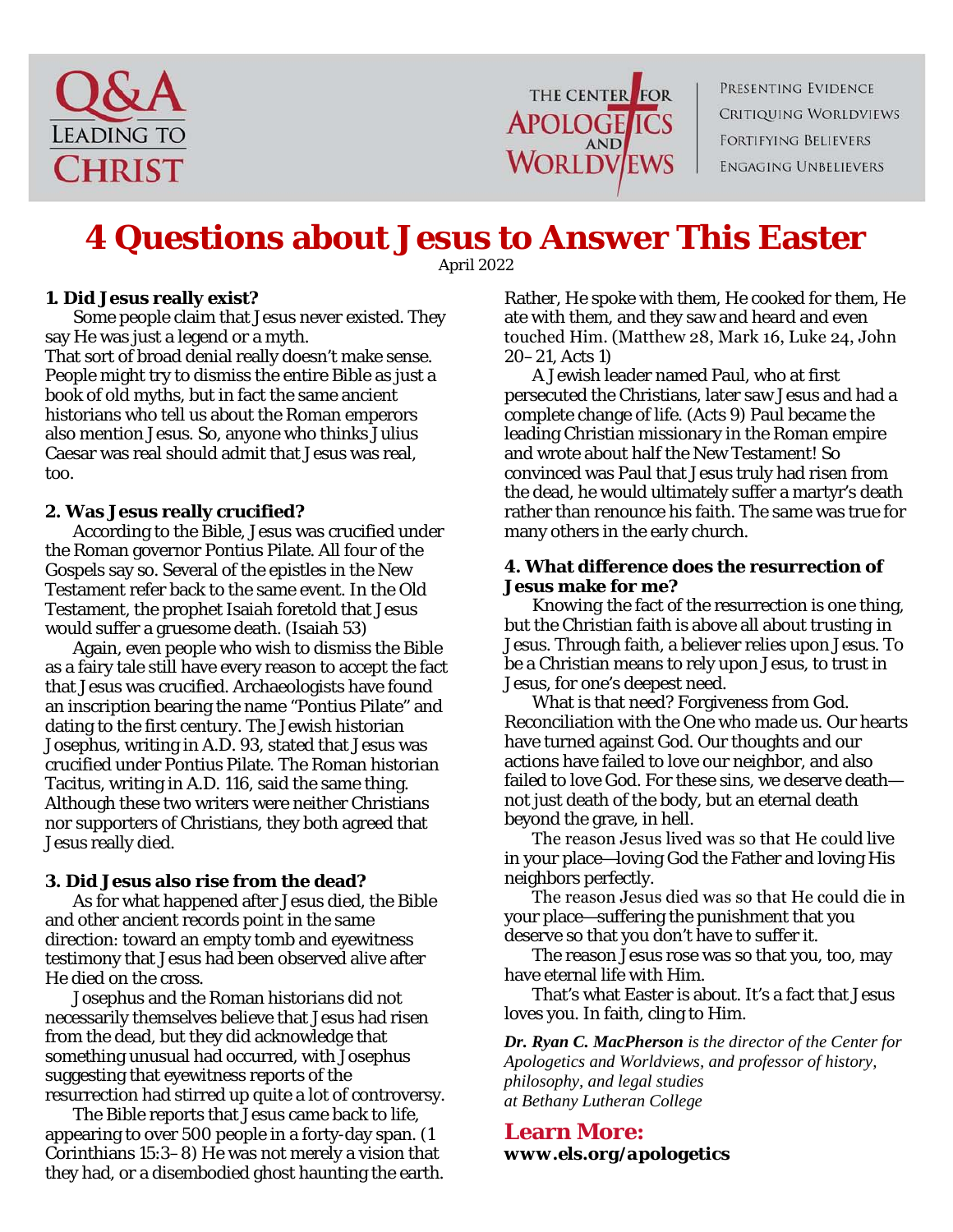| April 2022 Christ Lutheran Church                                                                                                                                                    |                                                                                                                                               |                                                  |         |                                          |                                                             |                                               |                                                   |
|--------------------------------------------------------------------------------------------------------------------------------------------------------------------------------------|-----------------------------------------------------------------------------------------------------------------------------------------------|--------------------------------------------------|---------|------------------------------------------|-------------------------------------------------------------|-----------------------------------------------|---------------------------------------------------|
| Sunday                                                                                                                                                                               |                                                                                                                                               | Monday                                           | Tuesday | Wednesday                                | Thursday                                                    | Friday                                        | <b>Saturday</b>                                   |
|                                                                                                                                                                                      | Welcome!<br>Easter Sunday - April 17th<br>Sunrise Service at 8:30 am, followed by brunch<br>"Because I live, you will live also" (John 14:19) |                                                  |         |                                          |                                                             | 1                                             | $\overline{2}$<br>Happy Birthday<br>Eric Anderson |
| $\mathbf{3}$<br>Lent 5<br>Worship with Communion<br>9:30 AM<br>Sunday School & Bible Class<br>10:45 AM<br><b>Worship at Crystal Terrace</b><br>1:30 PM<br>Happy Birthday Maria Smith |                                                                                                                                               | 4                                                | 5       | 6<br>Midweek Lent 6<br>Service - 4:30 PM | 7                                                           | 8                                             | 9                                                 |
| 10 Palm Sunday<br>Worship with Communion<br>9:30 AM<br>Sunday School & Bible Class<br>10:45 AM<br>Worship at Crystal Terrace<br>1:30 PM                                              |                                                                                                                                               | 11                                               | 12      | 13                                       | 14<br>Maundy Thursday<br>Service - 4:30 PM                  | 15<br><b>Good Friday</b><br>Service - 4:30 PM | 16                                                |
| 17 Easter Sunday<br><b>Easter Sunrise Service</b><br>8:30 AM<br><b>Easter Brunch</b><br>9:30 AM<br><b>Worship at Crystal Terrace</b><br>1:30 PM                                      |                                                                                                                                               | 18                                               | 19      | 20                                       | 21                                                          | 22                                            | 23                                                |
| 24 Easter 2<br>Worship<br>9:30 AM<br>Sunday School & Bible Class<br>10:45 AM<br><b>Worship at Crystal Terrace</b><br>1:30 PM                                                         |                                                                                                                                               | 25<br><b>Happy Anniversary</b><br>Bill & Ana Jay | 26      | 27                                       | 28<br><b>West Coast Pastors Conference</b><br>Hillsboro, OR | 29                                            | 30                                                |